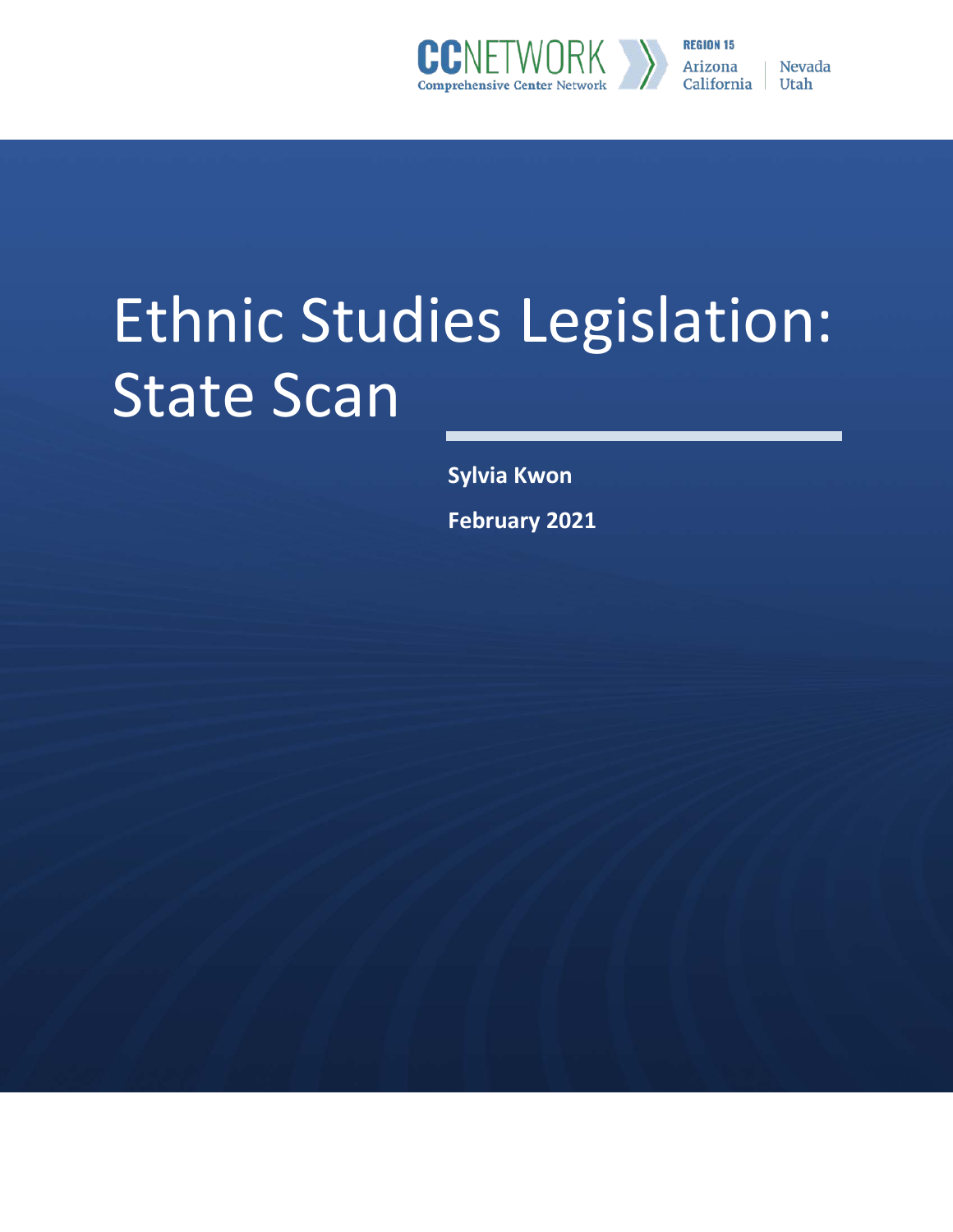The content of this report was developed under a grant from the U.S. Department of Education through the Office of Program and Grantee Support Services (PGSS) within the Office of Elementary and Secondary Education (OESE), by the Region 15 Comprehensive Center at WestEd under Award #S283B190053. This contains resources that are provided for the reader's convenience. These materials may contain the views and recommendations of various subject-matter experts as well as hypertext links, contact addresses, and websites to information created and maintained by other public and private organizations. The U.S. Department of Education does not control or guarantee the accuracy, relevance, timeliness, or completeness of any outside information included in these materials. The views expressed herein do not necessarily represent the positions or policies of the U.S. Department of Education. No official endorsement by the U.S. Department of Education of any product, commodity, service, enterprise, curriculum, or program of instruction mentioned in this document is intended or should be inferred.



**REGION 15** Arizona Nevada California Utah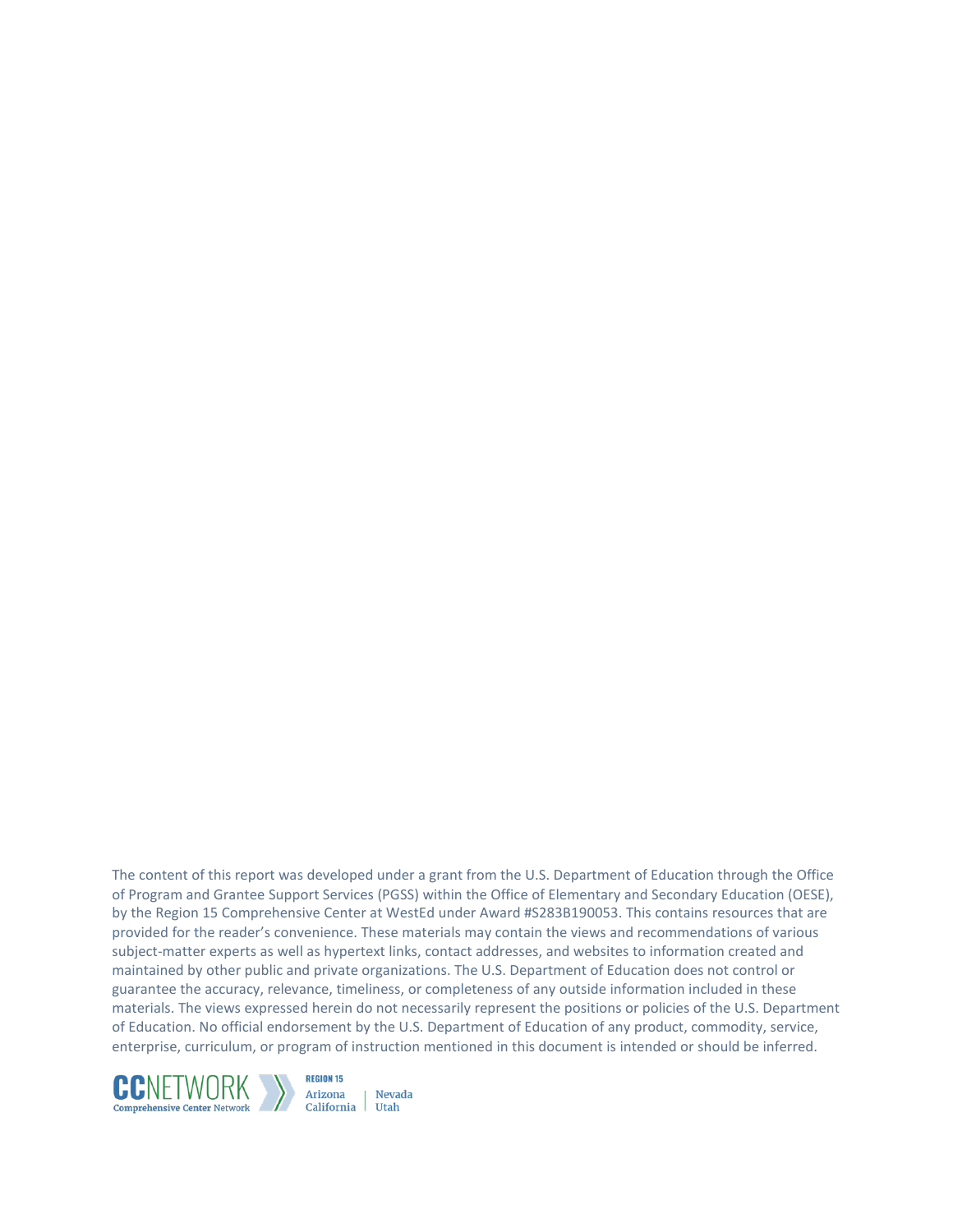# Contents

| <b>Introduction</b>               | $\mathbf{1}$   |
|-----------------------------------|----------------|
| <b>Methods</b>                    | $\overline{2}$ |
| <b>Ethnic Studies Legislation</b> | 3              |
| <b>California</b>                 | 3              |
| <b>Connecticut</b>                | 3              |
| <b>District of Columbia</b>       | 4              |
| <b>Illinois</b>                   | 4              |
| Indiana                           | 4              |
| <b>Kansas</b>                     | 4              |
| <b>Kentucky</b>                   | 5              |
| Louisiana                         | 5              |
| <b>Massachusetts</b>              | 5              |
| <b>Michigan</b>                   | 6              |
| <b>Mississippi</b>                | 6              |
| <b>Nevada</b>                     | 6              |
| <b>New Mexico</b>                 | $\overline{7}$ |
| <b>Oklahoma</b>                   | $\overline{ }$ |
| Oregon                            | $\overline{7}$ |
| <b>Texas</b>                      | $\overline{ }$ |
| <b>Vermont</b>                    | 8              |
| <b>Virginia</b>                   | 8              |
| Washington                        | 8              |
| Wisconsin                         | 9              |
| <b>References</b>                 | 15             |

#### **TABLES**

**[Table 1. Ethnic Studies Legislation by State](#page-12-0) [10](#page-12-0)**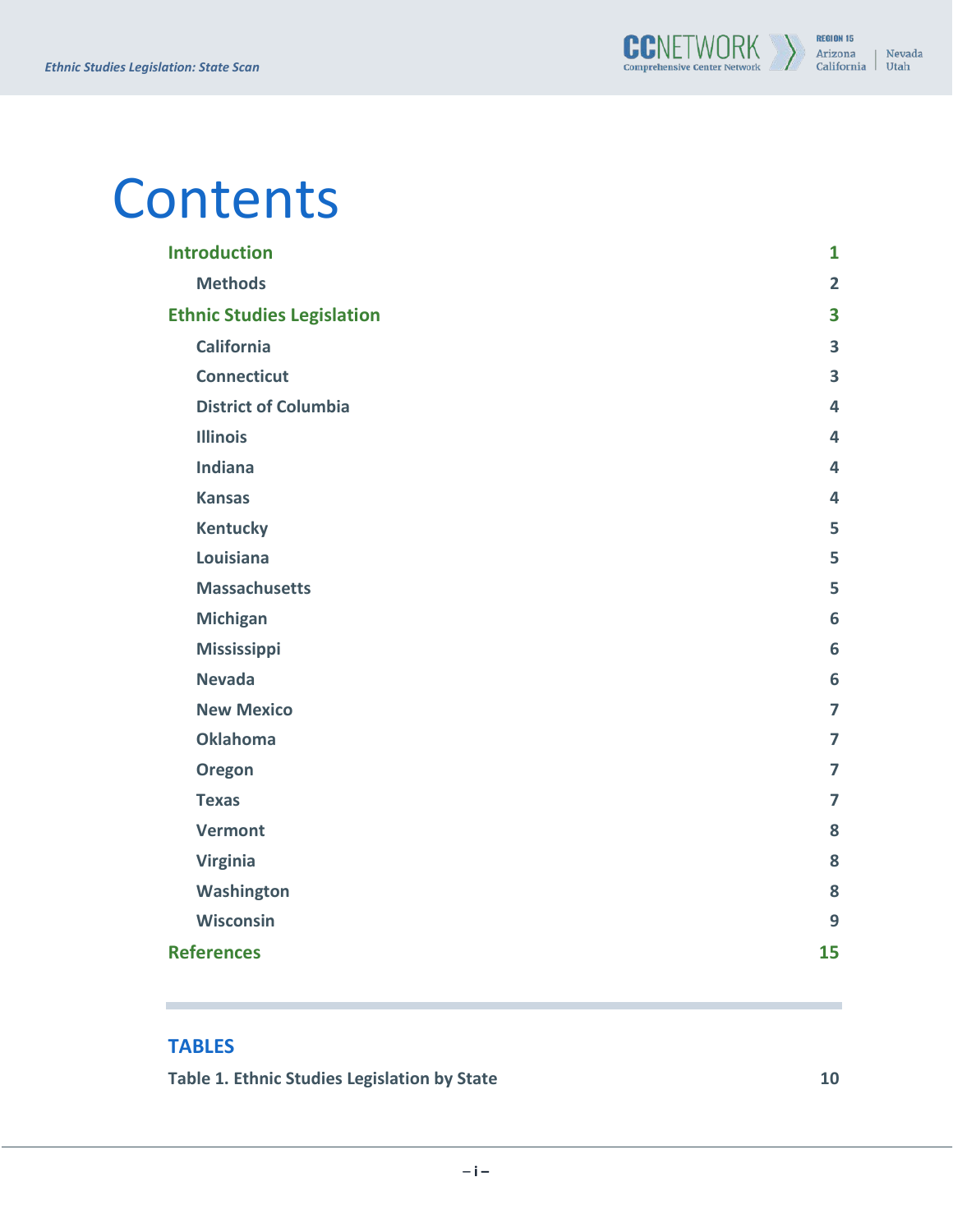# <span id="page-3-0"></span>Introduction

Fifty-plus years ago, in 1968, a coalition of African American, Latinx,[\\*](#page-3-1) Asian American, and Native American students began a five-month strike at what is now San Francisco State University calling for, among other things, modifications to the traditional Eurocentric curriculum and creation of the first ethnic studies program. Based on their experiences of personal and institutional racism in schools, coalition participants demanded an education that represented the growing racial and ethnic diversity in the United States (Hu-DeHart, 1993). With the intent of providing a K-12 education that reflects and affirms students' racial and ethnic identities and, in doing so, helps improve student academic outcomes (Banks, 1991; Dee & Penner, 2016; Sleeter, 2011), more than a dozen states have since introduced legislation in support of ethnic studies, multicultural education, or a similar form of coursework that incorporates the narratives, histories, and lived experiences of historically marginalized communities in the United States (Au, 2020; CSAI, 2019; Depenbrock, 2017).

Over the years, as states have sought to incorporate more inclusive and relevant academic standards and curriculum for K–12 students, they have interpreted ethnic studies in both broad and narrow terms. Some states, including Arkansas, Florida, Illinois, Mississippi, New Jersey, New York, and Rhode Island, have passed laws requiring that African American history be taught in public schools (King, 2017). Similarly, states such as Hawaii, Maine, Minnesota, Montana, and Wisconsin have required public schools to teach the cultures and histories of local Indigenous communities (Au, 2020). Still, others have adopted a more expansive approach, by also including the experiences of lesbian, gay, bisexual, transgender, and queer individuals to address the intersectional identities of students. While most states use the term ethnic studies to describe their efforts to incorporate the knowledge and perspectives of traditionally excluded groups, some prefer multicultural education or diversity studies. When presenting state-specific information, this report uses the terminology of each particular state,

<span id="page-3-1"></span><sup>\*</sup> In this brief, the author generally uses Latinx as the gender-neutral term to describe people of Latin American ethnic or cultural identity in the United States. However, more common descriptors, such as Hispanic or Latino, are also used to mirror specific legislative language or state policy. Similarly, the author uses African American or Black depending on specific state usage.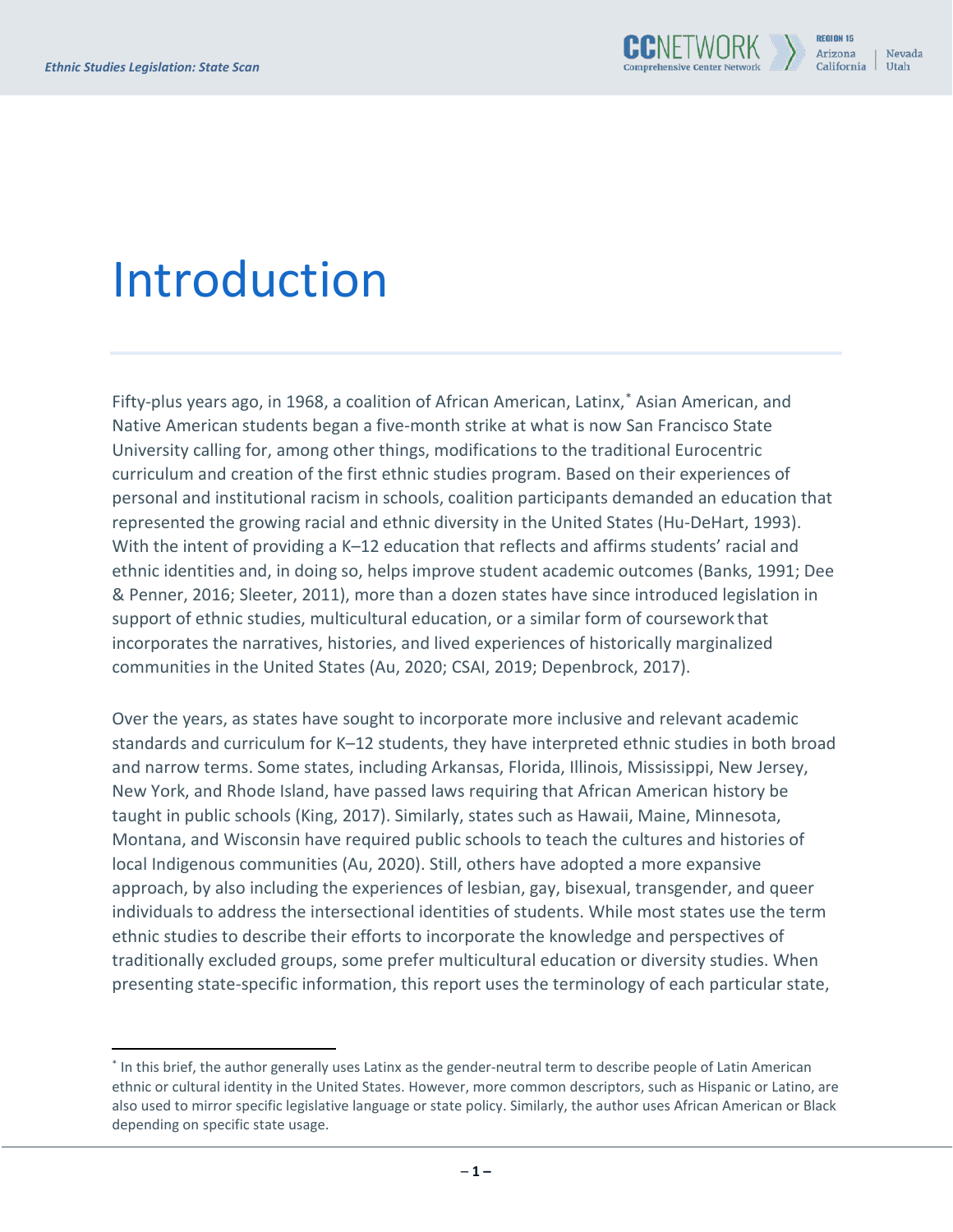

but when speaking more generically of coursework intended to reflect and support students' identities, the report uses the broader term of *ethnic studies*.

As part of its mission to support and enhance the capacity of state, local, and regional agencies to improve education outcomes for all students, the Region 15 Comprehensive Center produced this scan to generate understanding of relevant legislative efforts across the country. To that end, it summarizes recent legislative initiatives—those between February 2019 and January 2021—that require ethnic studies to be incorporated in the K–12 standards or curricula in 19 states (i.e., California, Connecticut, Illinois, Indiana, Kansas, Kentucky, Louisiana, Massachusetts, Michigan, Mississippi, Nevada, New Mexico, Oklahoma, Oregon, Texas, Vermont, Virginia, Washington, and Wisconsin) and the District of Columbia.

#### <span id="page-4-0"></span>**Methods**

This scan builds on a similar document, the [Ethnic Studies Standards—Statewide Initiatives,](https://files.eric.ed.gov/fulltext/ED597332.pdf) released in February 2019 by the Center on Standards and Assessment Implementation at WestEd. In addition to reviewing more-recent legislation for the four states included in that earlier scan, the author of this new scan also looked for legislation in other states, in both cases using the National Conference of State Legislatures (NCSL) [Education Bill Tracking Database](https://www.ncsl.org/research/education/education-bill-tracking-database.aspx) and reviewing news updates featured on the National Educational Association (NEA) EdJustice [website.](https://neaedjustice.org/) Once a state was identified as having some sort of ethnic studies legislation, the author searched the state's legislative information systems to locate specific bills related to ethnic studies in K–12 education. Finally, the author examined the websites of state education agencies to find links to resources, such as reference guides, recommended texts, implementation timelines, standards, curriculum frameworks, and other materials. Data from that website search are available in [table 1. Ethnic Studies Resources](#page-12-0) [by State,](#page-12-0) p. 10.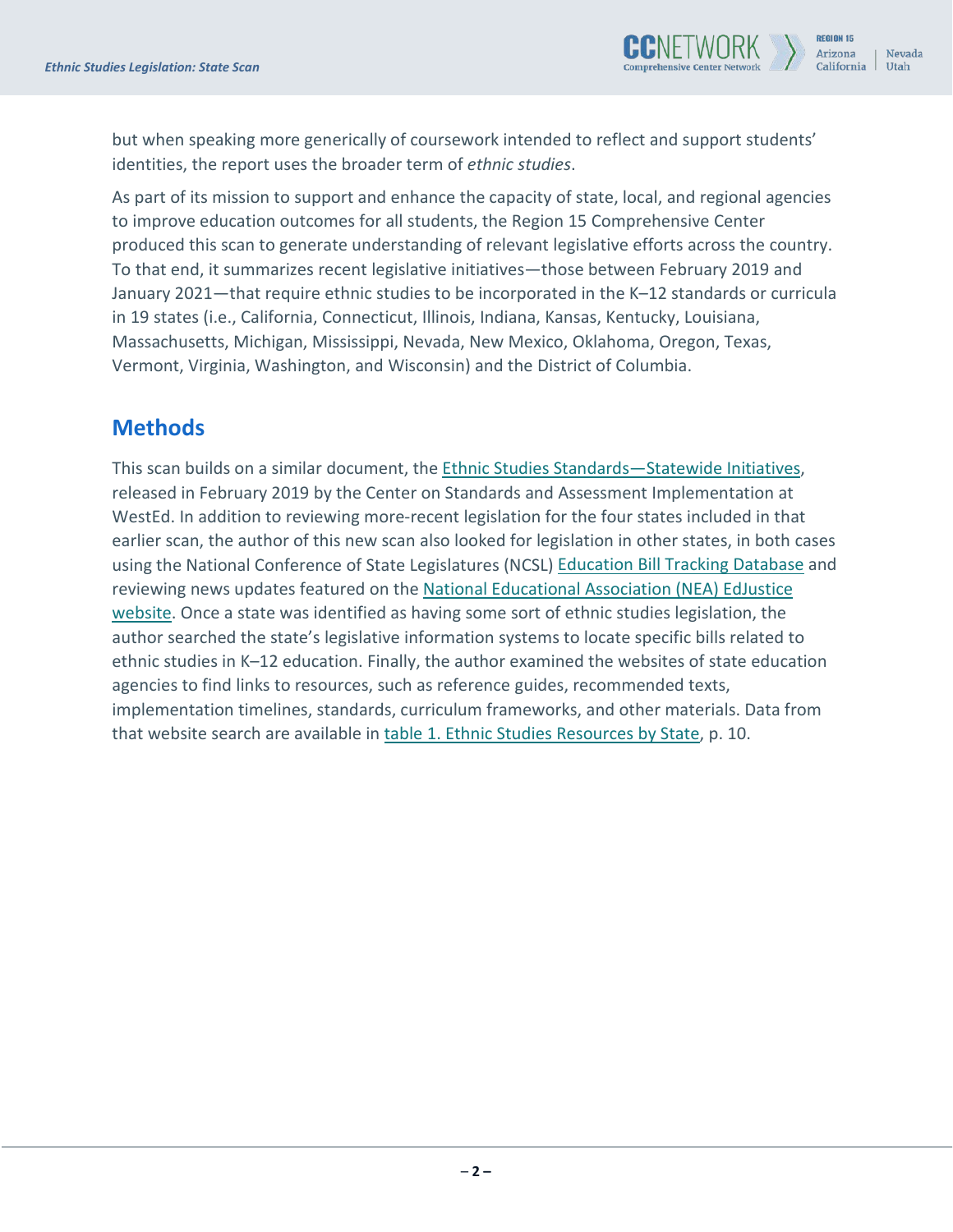# <span id="page-5-0"></span>Ethnic Studies Legislation

The information provided below for each state and the District of Columbia reflects legislation and related actions from February 2019 and January 2021.

Note: Although states refer to their state-level education policymaking boards in different ways, for purposes of this scan, the author refers to them generically as state boards of education (SBEs).

# <span id="page-5-1"></span>**California**

- In September 2016, California passed Assembly Bill (AB) 2016, which required the California Department of Education (CDE)'s Instructional Quality Commission to develop, and the SBE to adopt, modify, or revise, a model curriculum in ethnic studies for grades seven through twelve.
- In September 2020, the governor vetoed AB 331, which would have required high school students to take a one-semester ethnic studies course in order to graduate. In December 2020, the bill was reintroduced as AB 101. If the bill passes, California will become one of the first states to make ethnic studies a graduation requirement.
- The state is expected to adopt an ethnic studies model curriculum by March 31, 2021.

#### <span id="page-5-2"></span>**Connecticut**

- In June 2019, the governor of Connecticut signed into law Public Act (PA) 19-12, which calls for the inclusion of African American and Latinx studies in the public school curriculum. It required the SBE to review and approve, by January 1, 2021, a yearlong African American/Black, Puerto Rican/Latino studies high school course developed by the State Education Resource Center (SERC).
- On January 19, 2021, the SERC published a courses studies reference list, including book bundle recommendations and supplemental teacher resources on its website.
- The law requires the course to be offered during the 2022/23 school year, but does not require students to take the course for high school graduation.
- <span id="page-5-3"></span>• From 2022 through 2025, the SBE will conduct an annual audit to ensure that the course is offered by each local board of education in the state.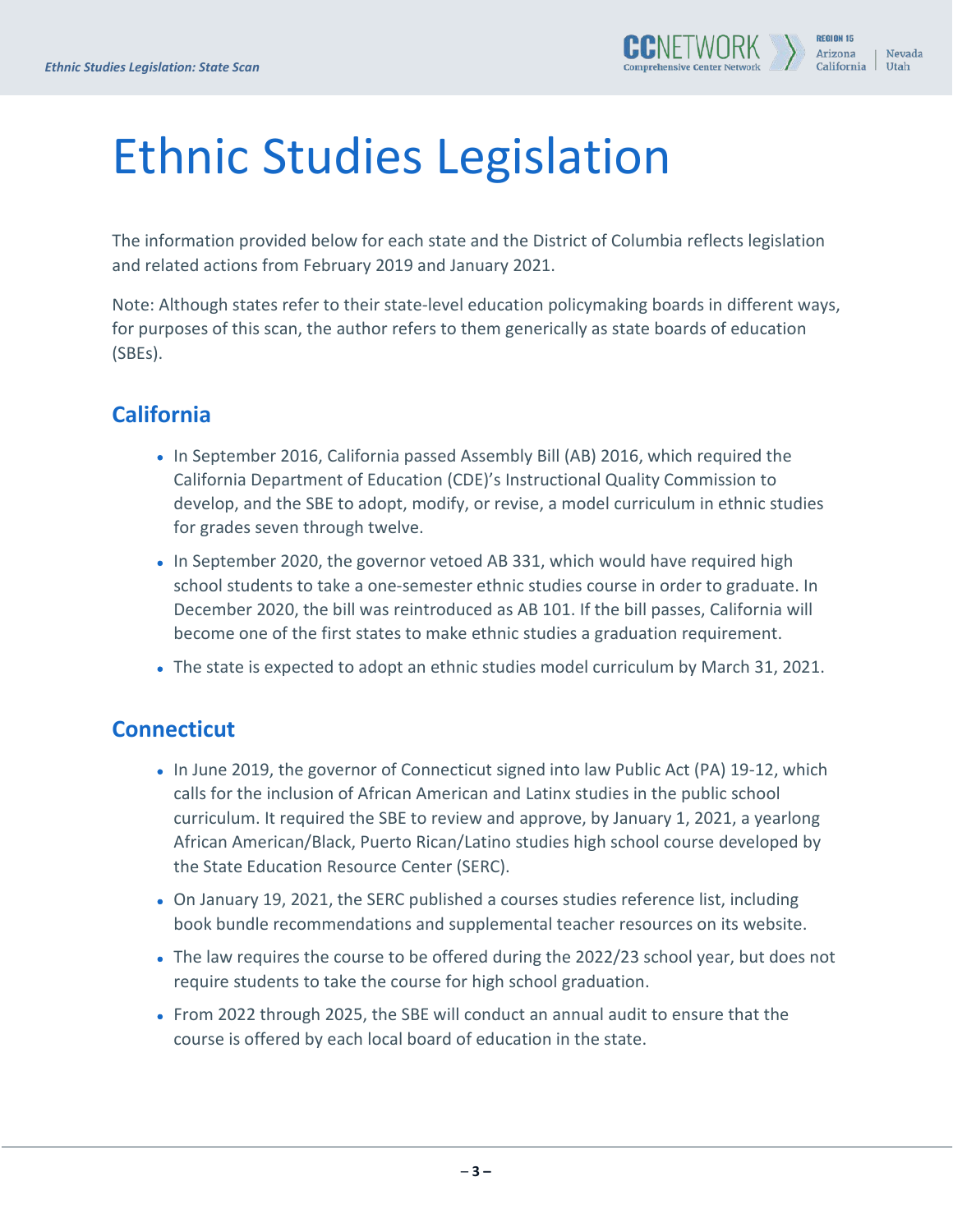# **District of Columbia**

- In July 2020, the district's SBE, in partnership with the Office of the State Superintendent of Education, established an advisory committee as mandated by SBE Resolution (SR) 20-15 to oversee the revision of the district's social studies standards, which were developed in 2006.
- By the end of 2021, the advisory committee, which includes teachers, educators, and other community stakeholders, is expected to update the 2006 standards to be culturally responsive and antiracist, and to promote civic engagement.

### <span id="page-6-0"></span>**Illinois**

- In 2019, Illinois enacted PA 101-0227, which requires that all schools must include in their social science learning standards the role and contributions of ethnic groups in the U.S., including, but not limited to, African Americans, Albanians, Asian Americans, Bohemians, Czechs, French, Germans, Hispanics (including the events related to the forceful removal and illegal deportation of U.S. citizens of Mexican descent during the Great Depression), Hungarians, Irish, Italians, Lithuanians, Polish, Russians, Scots, and Slovakians, as well as of lesbian, gay, bisexual, and transgender (LGBT) people.
- The law does not specify the grade levels at which schools must include these groups as part of their U.S. history courses. However, no student may graduate from grade eight without such instruction and without demonstrated knowledge about these groups.

#### <span id="page-6-1"></span>**Indiana**

- In 2017, the governor of Indiana signed Senate Enrolled Act (SEA) 337, which mandates that all schools offer ethnic studies as a semester-long elective course in their high school curricula at least once every school year.
- In 2018, the Indiana Department of Education (IDOE) released ethnic studies standards to serve as a framework for schools and districts. According to the department, curriculum, sequence of instruction, and other tools must be adopted through local school boards.

#### <span id="page-6-2"></span>**Kansas**

• In 2015, the state legislature rejected House Bill (HB) 2207, which called for the SBE to establish criteria, materials, and guidelines for ethnic studies, which local school boards could use within existing history, social studies, or civics programs.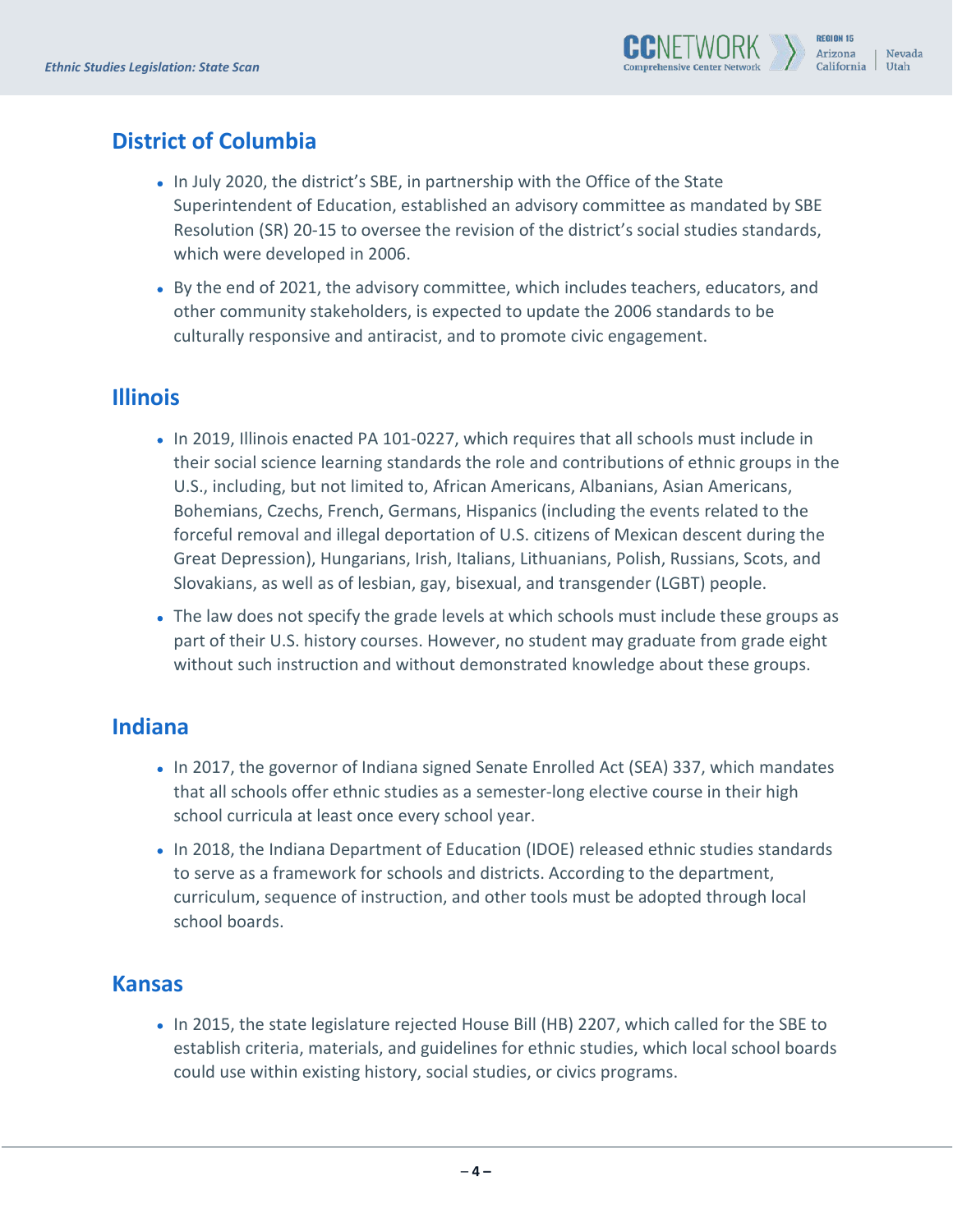• In 2016, HB 2532 failed to pass, after the bill was amended to require the SBE to develop standards and curriculum guidelines for ethnic studies courses for grades seven through twelve.

Arizona

California

Nevada

Utah

• In response to the failed bill, in 2018, the Tonantzin Society, a community-based organization, in partnership with the SBE and the Kansas Department of Education, began to offer the Kansas Culturally Relevant Pedagogy Summer Intensive, a four-week program for Kansas public school teachers.

### <span id="page-7-0"></span>**Kentucky**

- On January 6, 2021, HB 186 was introduced, to require public middle and high school curriculum to include instruction on the history of racism. This history instruction would include, but would not be limited to, the transatlantic slave trade, the American Civil War, Jim Crow laws, desegregation, the Civil Rights Act of 1964, the Voting Rights Act of 1965, redlining, and residential segregation.
- With the advice of the Local Superintendents Advisory Council, the Kentucky Board of Education will disseminate administrative regulations for school districts about implementation of this instruction.

#### <span id="page-7-1"></span>**Louisiana**

• In June 2020, the Louisiana State Legislature considered and rejected House Resolution (HR) 55, which requested that the Louisiana SBE: (1) study the history of racism in the U.S., racism's effects on public education in Louisiana, and antiracism education; (2) submit a written report of findings to the House Committee on Education by December 31, 2020; and (3) create a task force to develop recommendations for implementing antiracism education in public schools by June 31, 2021.

# <span id="page-7-2"></span>**Massachusetts**

- In 2018, Massachusetts' SBE approved a new history and social studies framework prepared by the Department of Elementary and Secondary Education (DESE) as required by Chapter 296 of the Acts of 2018. According to guiding principle two of the framework, an effective history and social science education incorporates diverse perspectives and acknowledges that perceptions of events are affected by race, ethnicity, culture, religion, education, gender, gender identity, sexual orientation, disability, and personal experience.
- In 2020, the DESE released an implementation update to accompany the framework.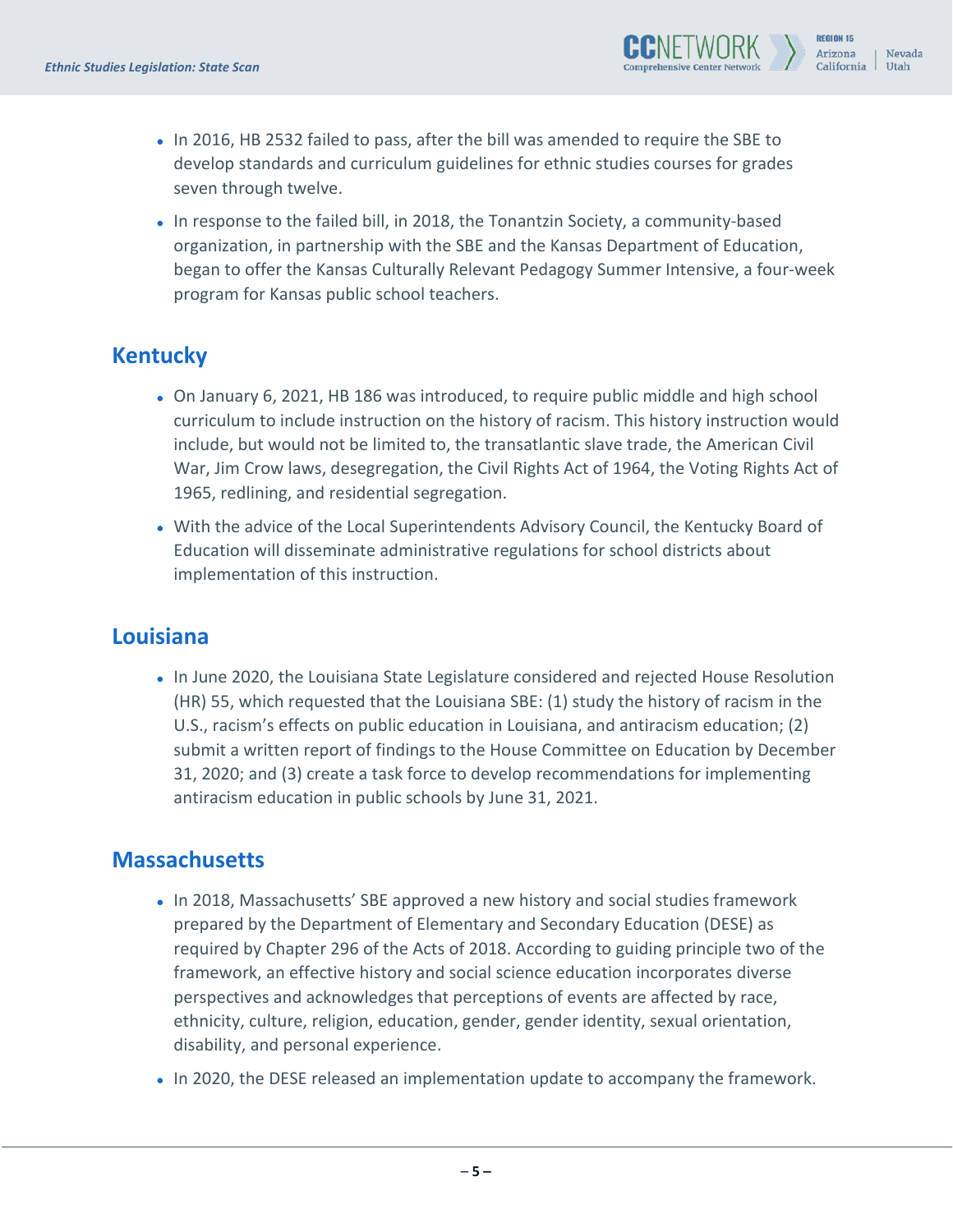

### <span id="page-8-0"></span>**Michigan**

• In 2019, Michigan's SBE approved revised social studies standards presented by the Michigan Department of Education (MDE) as mandated by PA 170. Developed over five years, the revised standards include more examples of and references to women, as well as Muslims, African Americans, and other communities. The MDE reported that it held 18 public meetings and reviewed more than 5,000 responses about the revised standards.

# <span id="page-8-1"></span>**Mississippi**

- In 2020, the state legislature rejected HB 188, which would have required a comprehensive course in Mississippi history and U.S. government for all students in grades nine through twelve.
- According to the bill, the course would have provided students with an examination of the history of Mississippi from the age of discovery and colonization to the present, with particular emphasis on the significant political, social, economic, and cultural issues of the nineteenth and twentieth centuries that have impacted the diverse ethnic and racial populations of the state.

#### <span id="page-8-2"></span>**Nevada**

- In 2017, the governor signed Senate Bill (SB) 107, which authorizes ethnic and diversity studies in public high schools. This bill required the Council to Establish Academic Standards for Public Schools to develop standards of content and performance for ethnic and diversity studies that examine the culture, history, and contributions of diverse American communities, including, but not limited to, African Americans, Hispanic Americans, Native Americans, Asian Americans, European Americans, Basque Americans, and any other ethnic or diverse American communities that the council deemed appropriate for high school students to learn about.
- SB 107 also requires the board of trustees of a school district or the governing body of a charter school to provide instruction in ethnic and diversity studies that complies with the standards developed by the council.
- In 2018, the council developed the Nevada Academic Content Standards for Social Studies, which include six content areas: history, multicultural education, civics, geography, economics, and financial literacy.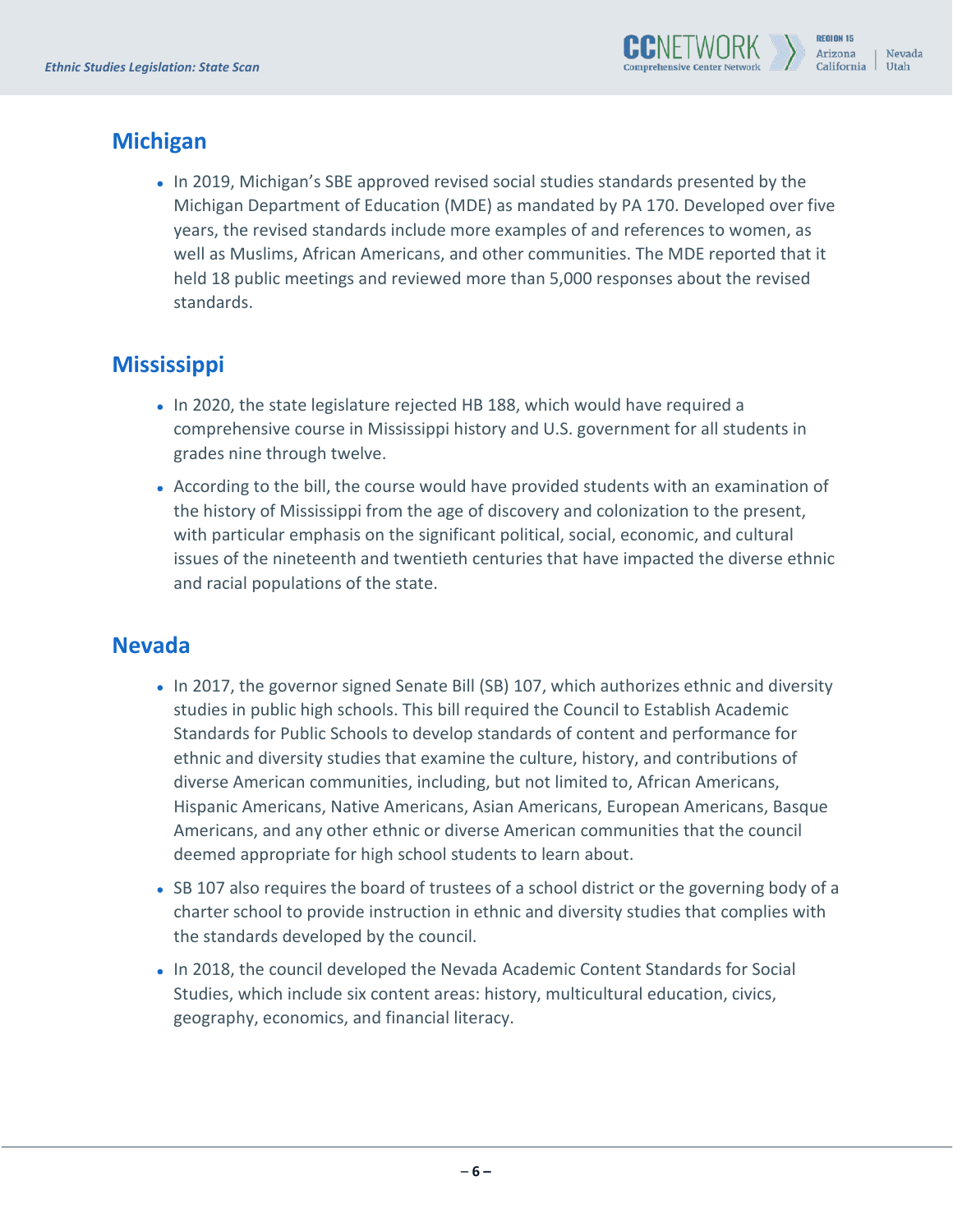

#### <span id="page-9-0"></span>**New Mexico**

• In 2021, the state senate introduced SB 210 to create a council to assist in the development of an ethnic studies curriculum.

### <span id="page-9-1"></span>**Oklahoma**

- In 2018, HB 3221 required the SBE to revise and adopt social studies standards that reflect the racial, ethnic, religious, and cultural diversity of the U.S., for all students enrolled in the state's public schools.
- In 2019, with the adoption of the social studies standards, the Oklahoma State Department of Education (OSDE) developed grade-level frameworks. In 2020, the State Textbook Committee provided a list of approved textbooks and supplementary materials for school districts to adopt.

### <span id="page-9-2"></span>**Oregon**

- In 2017, the Oregon Department of Education (ODE) convened an advisory group to develop ethnic studies standards for grades kindergarten through twelve, as required by HB 2845. The advisory group included representation from middle and high school students; state commissions (i.e., Indian Services, Asian and Pacific Islander, Black Affairs, Hispanic Affairs, and Oregon Disabilities); the LGBTQ community; the ODE Office of Equity, Diversity and Inclusion; a K–12 educator; a college/university professor of ethnic studies; and an expert in the fields of Middle Eastern studies and Jewish studies.
- By September 2021, the Oregon SBE will adopt new standards, with the recommendation that schools provide professional development on the pedagogy and content of ethnic studies before utilizing the new standards.
- HB 2023, which was passed as an amendment to HB 2845 in 2019, requires the 2025 Social Science Instructional Materials Adoption to align with the new ethnic studies standards.

#### <span id="page-9-3"></span>**Texas**

• In 2013, the state legislature passed HB 5, which increased flexibility in the graduation requirement. As part of this legislation, in 2018, after five years of effort by organizations, leaders, educators, students, and families, Texas's SBE approved an elective high school course in Mexican American studies.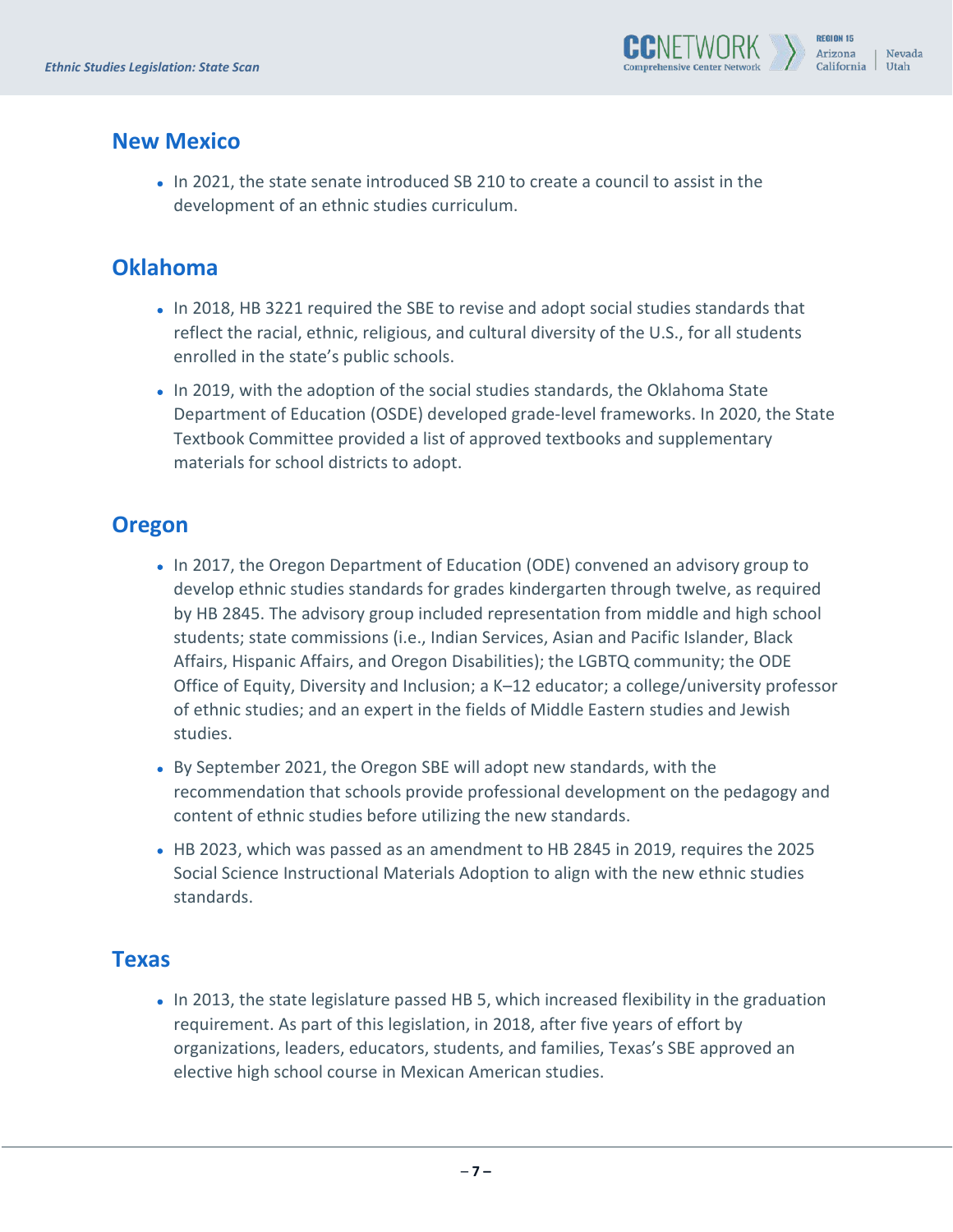

• In 2020, the SBE approved an elective high school course in African American studies. The course will be the second ethnic studies course offered in the state starting in the 2021/2022 school year.

#### <span id="page-10-0"></span>**Vermont**

• In 2019, the Ethnic and Social Equity Standards Advisory Working Group was created as mandated by HB 3, also known as Act 1. The working group is tasked with reviewing K– 12 standards for ethnic and social equity studies and, by July 1, 2022, providing a report to the SBE with recommendations for trainings and appropriations to support implementation of recommended changes.

# <span id="page-10-1"></span>**Virginia**

- HB 916, approved by the governor in 2020, required the Virginia Department of Education, in consultation with the Commonwealth's Director of Diversity, Equity, and Inclusion, to establish and appoint members to the Culturally Relevant and Inclusive Education Practices Advisory Committee for the purpose of strengthening culturally relevant education practices and supporting anti-bias education and response in the Commonwealth.
- By July 1, 2021, the committee will report its recommendations for history and social science standards that will address slavery, anti-Semitism, Islamophobia, and other forms of historical dehumanizing injustice and discrimination.

# <span id="page-10-2"></span>**Washington**

- In 2019, the Washington Office of Superintendent of Public Instruction (OSPI) created the Ethnic Studies Advisory Committee, as mandated by SB 5023. The committee is charged with identifying and making available ethnic studies materials and resources for use in grades seven through twelve.
- The legislature also intends to encourage public schools with students in grades seven through twelve to offer an ethnic studies course that incorporates the materials and resources identified by the committee.
- In 2020, SB 6066 was passed, calling for the development of a framework to support the teaching of ethnic studies to students in grades kindergarten through twelve.
- By September 2021, OSPI will identify and make available ethnic studies materials and resources for use in grades kindergarten through twelve on its website.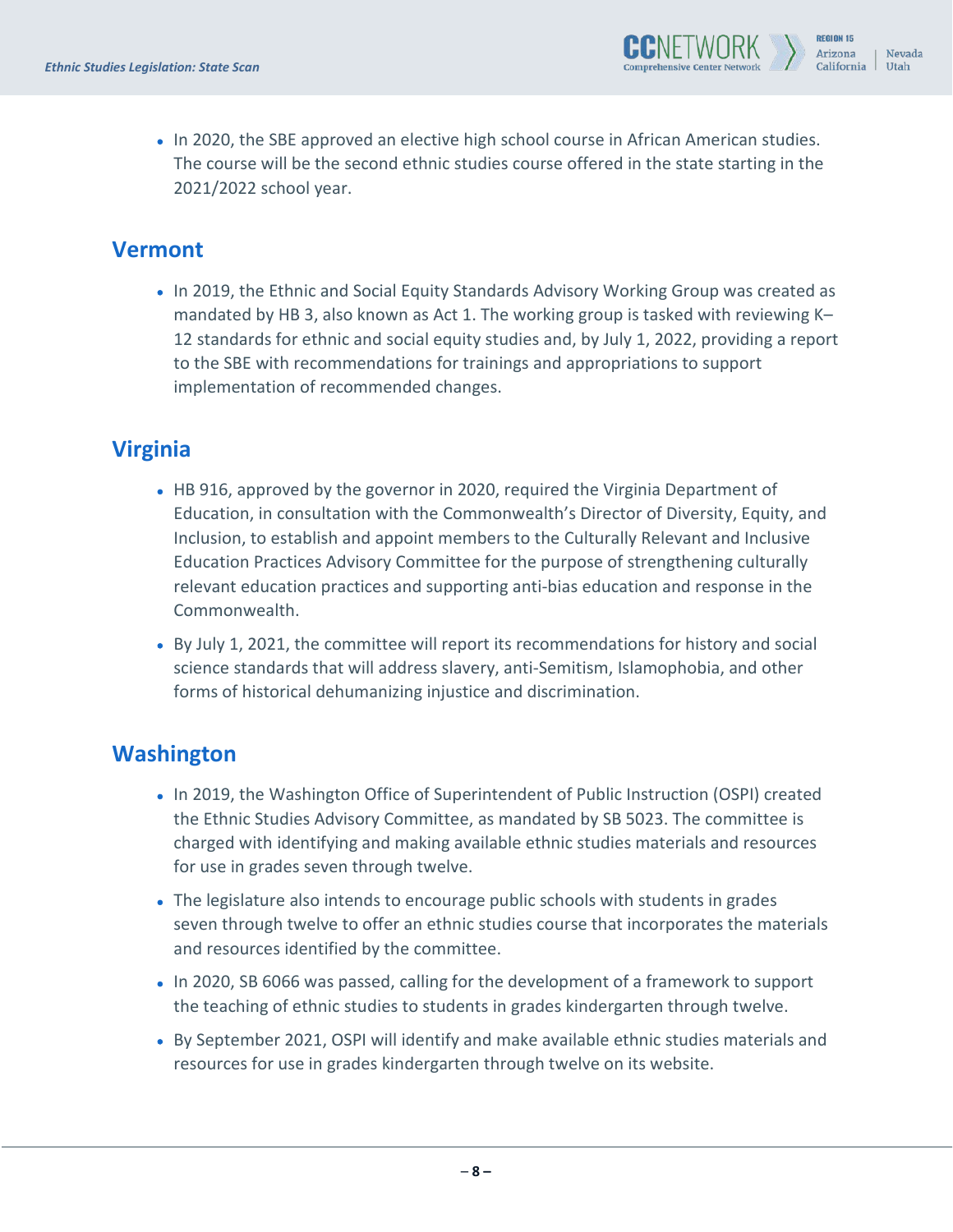

#### <span id="page-11-0"></span>**Wisconsin**

- In 1989, Wisconsin Act 31 was enacted, requiring all public school districts and preservice education programs to provide instruction on the history, culture, and tribal sovereignty of Wisconsin's 11 federally recognized Native American nations and tribal communities.
- In 2018, the Wisconsin Department of Public Instruction (DPI) revised its social science state standards to include how institutions are maintained or changed and how institutions influence individuals, cultures, and societies. However, school districts have control over individual curricula.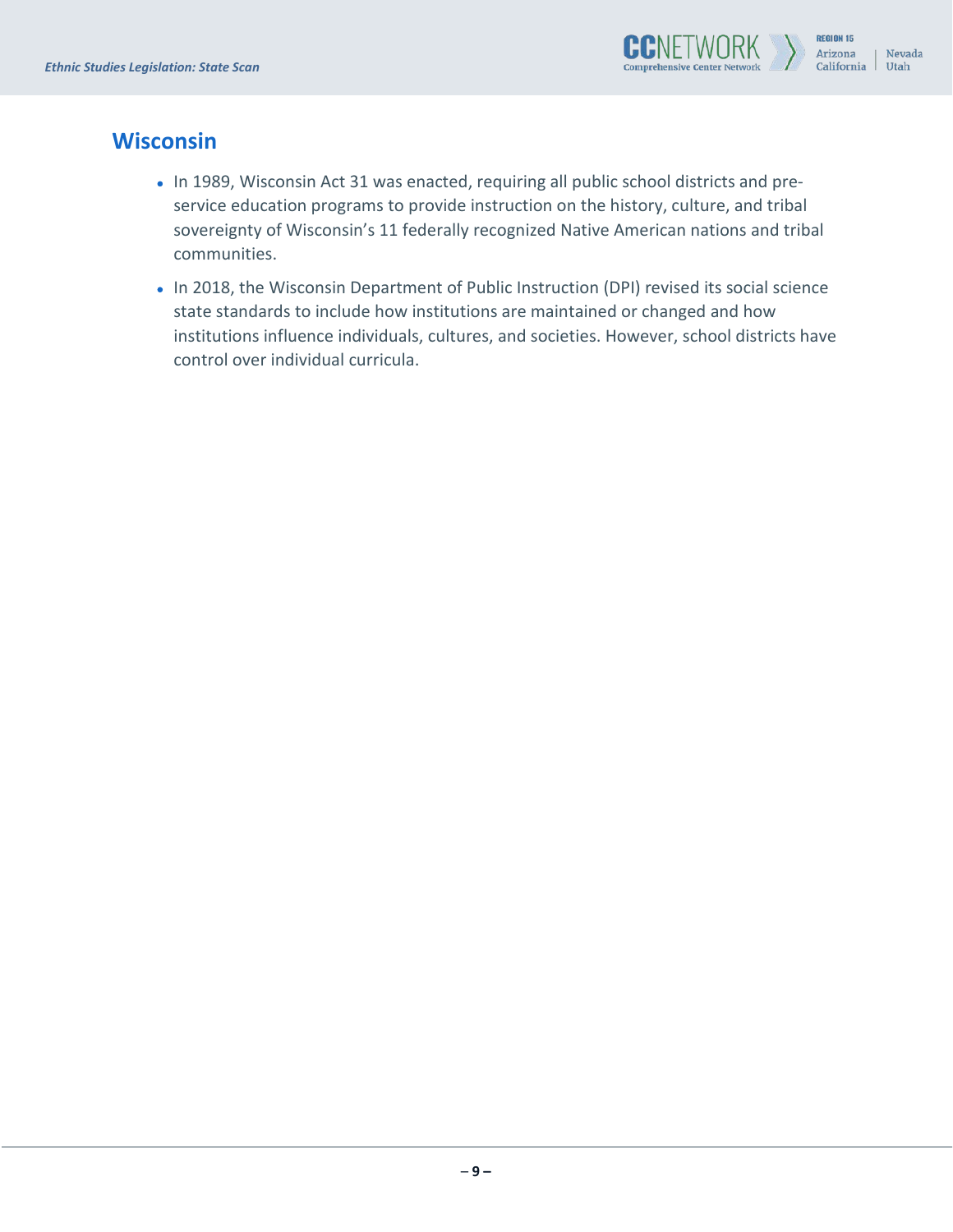<span id="page-12-1"></span>

# **Table 1. Ethnic Studies Resources by State[2](#page-12-1)**

<span id="page-12-0"></span>

| <b>States</b> | <b>Standards</b> | <b>Curriculum</b> | <b>Legislation</b><br>and Year of<br><b>Adoption</b> | <b>Resources</b>                                                    | <b>Notes</b>                                                                                                                                                                                    |
|---------------|------------------|-------------------|------------------------------------------------------|---------------------------------------------------------------------|-------------------------------------------------------------------------------------------------------------------------------------------------------------------------------------------------|
| <b>CA</b>     |                  | X                 | AB 2016<br>2021                                      | https://www.cde.ca.gov/<br>ci/cr/cf/modelcurriculum<br>projects.asp | CDE webpage that provides information about<br>the model curriculum review process, advisory<br>committee meetings, FAQs, schedule of<br>events, guidelines, and advisory committee<br>members. |
| <b>CT</b>     |                  | X                 | PA 19-12<br>2021                                     | https://pa1912.serc.co/                                             | SERC website that features information about<br>PA No. 19-12 and the course reference list.                                                                                                     |
| DC.           | X                |                   | SR 20-15<br>2021                                     | https://sboe.dc.gov/page<br>/social-studies-standards               | SBE webpage that provides information about<br>the standards revision process, meeting<br>archives, presentations, timeline, advisory<br>committee members, and guiding principles<br>document. |
| ш             | X                |                   | PA 101-0227<br>2019                                  | https://www.isbe.net/so<br>cialsciences                             | SBE webpage that include the social science<br>learning standards, and related resources.                                                                                                       |

 $2$  This table includes the 14 states and one district that have passed legislation related to ethnic studies.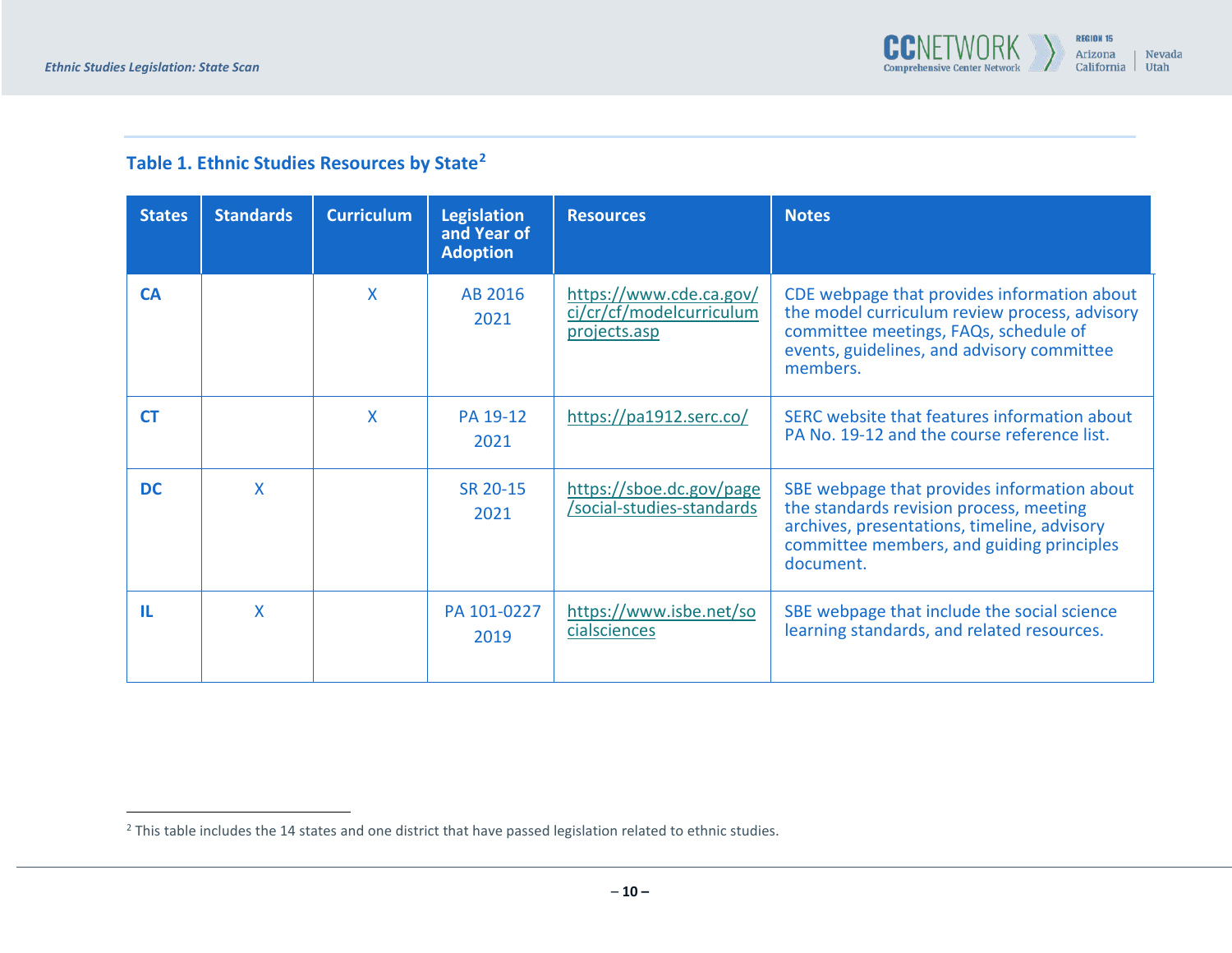

| <b>States</b> | <b>Standards</b> | <b>Curriculum</b> | <b>Legislation</b><br>and Year of<br><b>Adoption</b> | <b>Resources</b>                                                                                                                                                                                        | <b>Notes</b>                                                                                                                                                        |
|---------------|------------------|-------------------|------------------------------------------------------|---------------------------------------------------------------------------------------------------------------------------------------------------------------------------------------------------------|---------------------------------------------------------------------------------------------------------------------------------------------------------------------|
| IN            | $\mathsf{X}$     |                   | <b>SEA 337</b><br>2018                               | https://www.doe.in.gov/<br>standards/civil-rights-<br>and-ethnic-education-<br>resources<br>https://www.doe.in.gov/<br>sites/default/files/news/<br>ethnic-studies-standards-<br>july-13-submission.pdf | <b>IDOE</b> webpages that feature civil rights and<br>ethnic education resources, and ethnic studies<br>standards.                                                  |
| <b>MA</b>     | $\mathsf{X}$     |                   | Chapter 296<br>of the Acts of<br>2018<br>2018        | https://www.doe.mass.e<br>du/frameworks/hss/2018<br>-12.pdf - search="ethnic<br>studies"<br>https://www.doe.mass.e<br>du/frameworks/current.<br>html                                                    | DESE webpages that include the history and<br>social science framework, and implementation<br>update documents and instructional resources.                         |
| MI            | $\mathsf{X}$     |                   | <b>PA 170</b><br>2019                                | https://www.michigan.g<br>ov/mde/0,4615,7-140-<br>28753---,00.html                                                                                                                                      | MDE webpage about social studies standards,<br>course requirements, and a guidance report on<br>how to evaluate bias in instructional materials.                    |
| <b>NV</b>     | $\mathsf{X}$     |                   | <b>SB 107</b><br>2018                                | http://www.doe.nv.gov/<br>Nevada Academic Stand<br>ards/Social Studies/                                                                                                                                 | NDE social studies webpage that includes<br>standards, relevant state organizations,<br>student opportunities, and educator<br>professional learning opportunities. |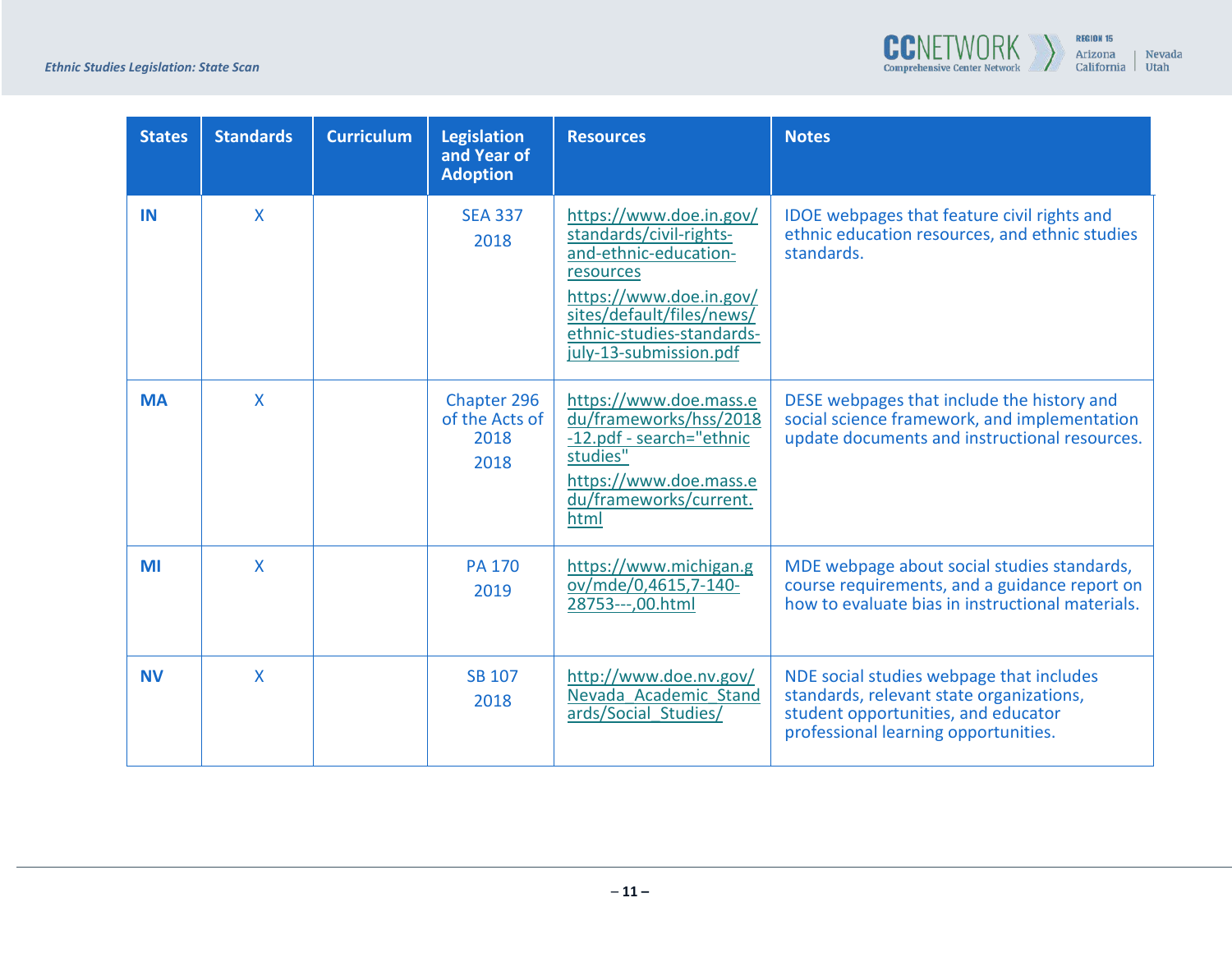

| <b>States</b> | <b>Standards</b> | <b>Curriculum</b> | Legislation<br>and Year of<br><b>Adoption</b> | <b>Resources</b>                                                                                                                                                                        | <b>Notes</b>                                                                                                                                                                                                                                                                                                                                                                                |
|---------------|------------------|-------------------|-----------------------------------------------|-----------------------------------------------------------------------------------------------------------------------------------------------------------------------------------------|---------------------------------------------------------------------------------------------------------------------------------------------------------------------------------------------------------------------------------------------------------------------------------------------------------------------------------------------------------------------------------------------|
| <b>OK</b>     | X                |                   | <b>HB 3221</b><br>2019                        | https://sde.ok.gov/social<br>-studies<br>https://oktextbooks.ok.g<br>$ov/$                                                                                                              | OSDE webpages that provide links to the social<br>studies standards; grade-level curriculum<br>frameworks; professional development,<br>grants, and fellowship resources; and social<br>studies resources.<br>Oklahoma State Textbook Committee webpage<br>that includes information about the textbook<br>adoption process and lists of approved<br>textbooks and instructional materials. |
| <b>OR</b>     | $\mathsf{X}$     |                   | <b>HB 2845</b><br>2025                        | https://www.oregon.gov<br>/ode/educator-<br>resources/standards/soci<br>alsciences/Pages/Ethnic-<br>Studies-HB2845.aspx                                                                 | ODE webpage that features a reference guide,<br>library book list and resources, recommended<br>supplemental texts, racial justice text tool, and<br>a link to the anthology Racism in America.                                                                                                                                                                                             |
| <b>TX</b>     | $\mathsf{X}$     |                   | HB <sub>5</sub><br>2018<br>2020               | https://tea.texas.gov/site<br>s/default/files/Mexican-<br><b>American Studies 5-</b><br>18.pdf<br>https://tea.texas.gov/site<br>s/default/files/African<br>American<br>Studies 2019.pdf | The Texas Education Agency-approved<br>outlines for Mexican American and African<br>American studies courses, including course<br>descriptions, essential knowledge and skills,<br>resources and materials, suggested course<br>activities, methods for evaluating student<br>outcomes, and teacher qualifications.                                                                         |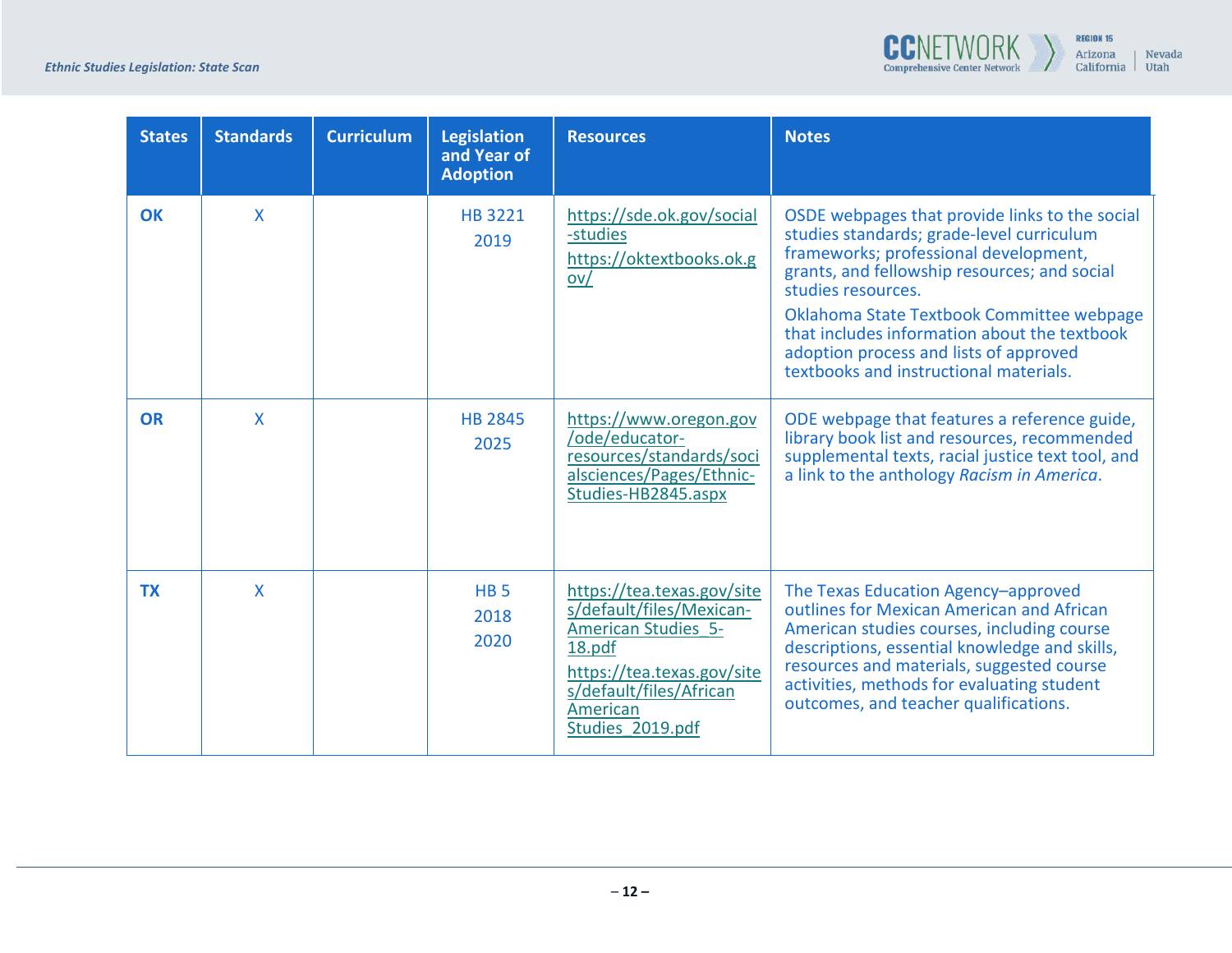

| <b>States</b> | <b>Standards</b> | <b>Curriculum</b> | <b>Legislation</b><br>and Year of<br><b>Adoption</b> | <b>Resources</b>                                                                                                                              | <b>Notes</b>                                                                                                                                                                                          |
|---------------|------------------|-------------------|------------------------------------------------------|-----------------------------------------------------------------------------------------------------------------------------------------------|-------------------------------------------------------------------------------------------------------------------------------------------------------------------------------------------------------|
| <b>VT</b>     | $\mathsf{X}$     |                   | Act 1<br>2022                                        | https://education.vermo<br>nt.gov/state-board-<br>councils/ethnic-and-<br>social-equity-standards-<br>advisory-working-group                  | The Vermont Agency of Education webpage<br>about the Ethnic and Social Equity Standards<br>Advisory Working Group, including information<br>about Act 1 and the mission of the committee.             |
| <b>VA</b>     | X                |                   | <b>HB 916</b><br>2021                                | http://www.virginiaisforl<br>earners.virginia.gov/cult<br>urally-relevant-and-<br>inclusive-education-<br>practices-advisory-<br>committee/   | <b>Culturally Relevant and Inclusive Education</b><br>Practices Advisory Committee website that<br>includes meeting schedule and objectives,<br>meeting materials, and advisory committee<br>members. |
| <b>WA</b>     |                  | $\mathsf{X}$      | <b>SB 5023</b><br>2021                               | https://www.k12.wa.us/<br>about-ospi/workgroups-<br>committees/currently-<br>meeting-<br>workgroups/ethnic-<br>studies-advisory-<br>committee | OSPI webpage about the Ethnic Studies<br>Advisory Committee, providing information<br>about past meetings, community agreements,<br>and advisory committee members.                                   |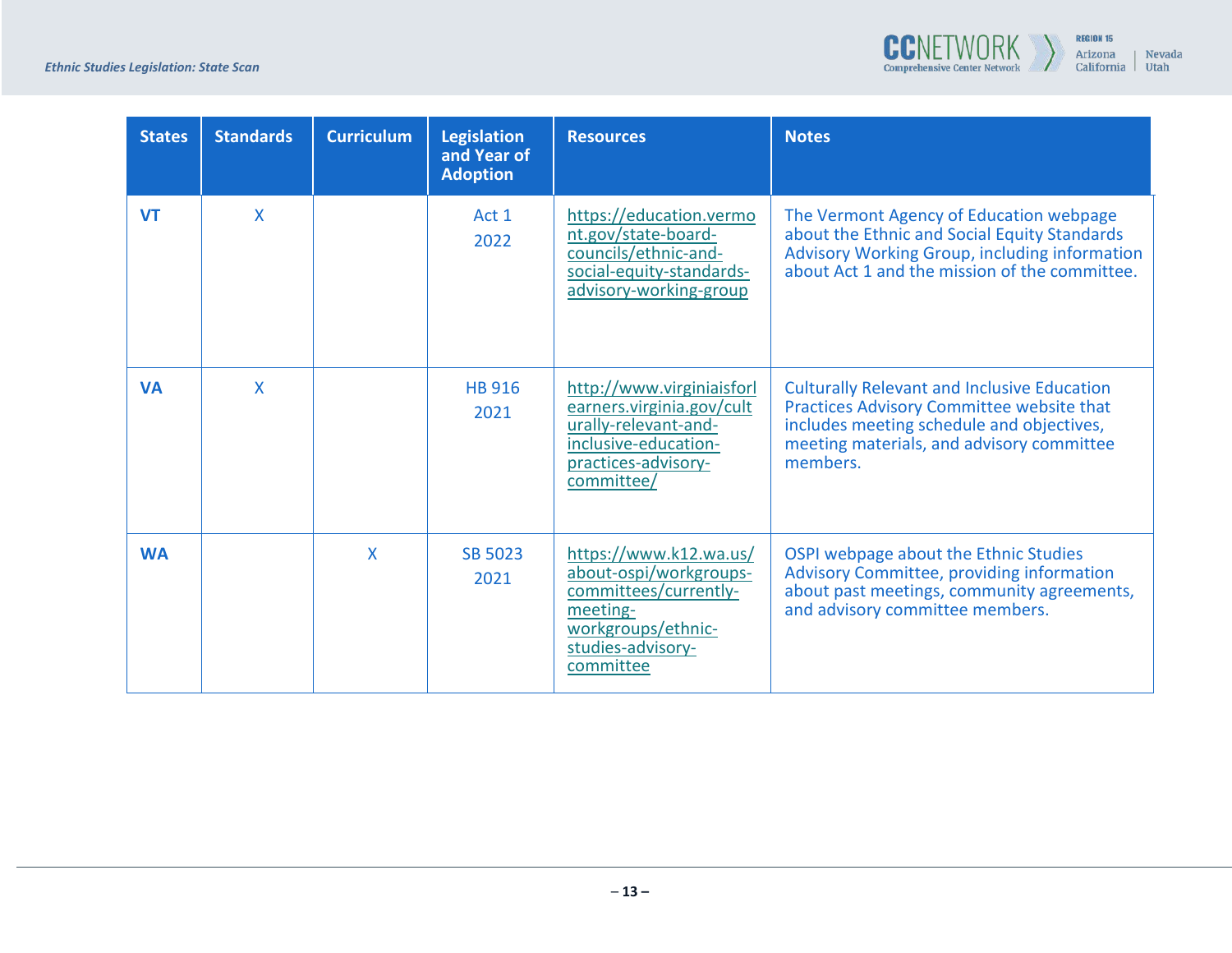

| <b>States</b> | <b>Standards</b> | <b>Curriculum</b> | <b>Legislation</b><br>and Year of<br><b>Adoption</b> | <b>Resources</b>                                                                                                                                                                                                                         | Notes                                                                                                                                                                            |
|---------------|------------------|-------------------|------------------------------------------------------|------------------------------------------------------------------------------------------------------------------------------------------------------------------------------------------------------------------------------------------|----------------------------------------------------------------------------------------------------------------------------------------------------------------------------------|
| WI            | Χ                |                   | <b>Act 31</b><br>2018                                | https://dpi.wi.gov/social-<br>studies/standards<br>https://wlresources.dpi.<br>wi.gov/browse?batch siz<br>e=20&sort by=title&vie<br>w mode=summary&f.ge<br>neral subject=global-<br>education-<br>2&f.general subject=eth<br>nic-studies | DPI webpages that feature social studies<br>standards, and a link to ethnic studies<br>resources available through WISELearn, the<br>DPI's digital library and network platform. |